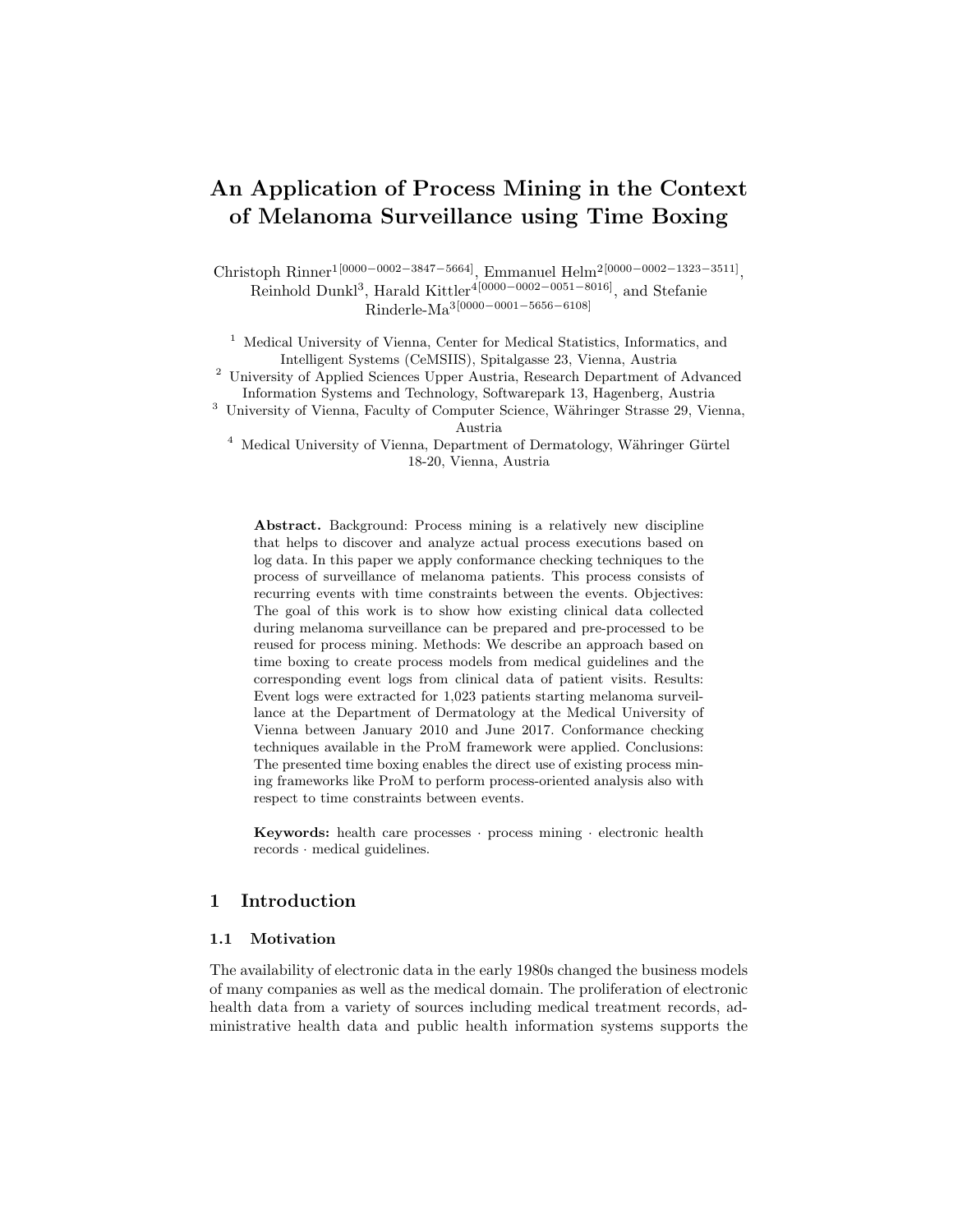integration of all available evidence to feed back into medical research and practice. These health data collected during routine care can be used for secondary purposes such as identifying trends, predicting outcomes, influencing patient care, drug development and therapy choices [23]. By analyzing these data it is possible to gain new insights which can be used for the optimization of health care processes, i.e., the insights might enable the transformation of health care processes instead of simply monitoring them.

Skin malignancies are recognized as a major and global health problem. Accounting for about 5% of all skin cancer cases melanoma is the most dangerous form of skin malignancy and causes about 90% of skin cancer mortalities [9]. Incidence rates in many European countries are actually ranging between 12 and 15 cases per 100.000 inhabitants. Currently, the increasing rates are levelling off in some countries. In contrast, however, for distinct subpopulations such as elderly men the rates are still increasing [11]. Early detection of melanoma is of utmost importance and is leading to a favourable prognosis. Since melanoma may appear years after the excision of the primary tumor, patients with melanoma are monitored closely, usually following a predefined protocol, to allow timely detection of recurrent disease [7].

#### 1.2 Problem Statement

In order to improve the surveillance of patients with melanoma traditional studies depended on manual data acquisition. The goal of this work is to show how existing data from routine care can be combined from different sources and reused for process mining to automatically detect processes [1] and compare them to medical guidelines using conformance checking [14, 22].

Process mining is a relatively new discipline that helps to discover and analyze actual process executions based on log data. Log data stores events that are produced during process execution, for example, the execution of a process activity excision. Process mining techniques are particularly promising to be applied in the healthcare domain facing challenges to a) learn the process of interest; b) understand deviations, c) analyze bottlenecks, and d) monitor organizational behaviour [16].

#### 1.3 Research Questions

This paper focuses on challenges a) and b) and aims at learning about the applicability and results of process mining and conformance checking for the treatment and surveillance of melanomas. Previous studies have indicated the potential of process mining in this area [3, 6]. In these two studies, however, only a maximum of 10 process instances were analyzed. Moreover, several data challenges were pointed out, specifically that the time granularity of the logged data was too coarse [3]. This problem is also referred to by [16] as imprecise data. Hence, this paper addresses the following research questions:

1. How can existing clinical data be reused for the application of process mining?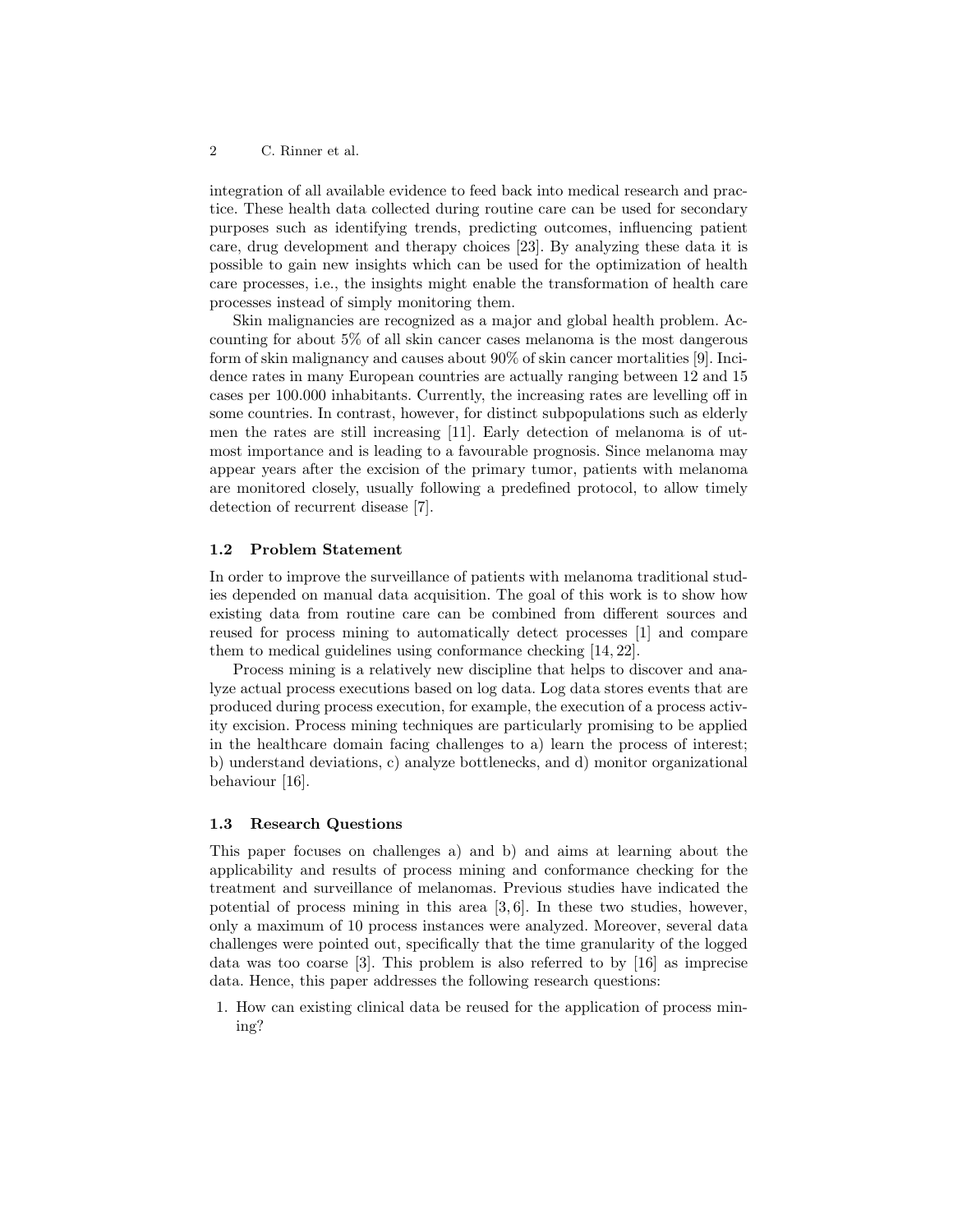- 2. How can data of recurring events with time constraints that span a long period of time be prepared to apply process mining?
- 3. How can we apply process mining to check guideline compliance?
- 4. What can we learn from process mining in the context of surveillance of melanoma patients?

## 1.4 Contribution

This study provides conceptual extensions towards data preparation for imprecise log data. In particular, we describe a method for data preparation using a specific naming convention to model the time aspects used in medical guidelines (e.g. Check up in 6 months). The methods were tested using follow-up guidelines for melanoma patients and anonymous patient data from the Department of Dermatology at the Medical University Vienna (DDMUV).

In Section 2 we give a brief overview of the process mining discipline and the positioning of this paper in the field of process mining in healthcare. In Section 3 we describe the data preparation and time boxing steps as well as the conformance checking applied in this paper. In Section 4 the study population at the DDMUV is described and time boxing and conformance checking are applied to melanoma surveillance data. In Section 5 the generalized applicability of our methods and the medical implications are discussed.

# 2 Related Work

#### 2.1 Process-oriented analysis

Process mining [1] offers techniques for different analysis tasks such as *discov*ery of process models, conformance checking between process execution logs and process models or guidelines, and enhancement of existing models using information about the recorded reality in process execution logs (i.e. event logs). Event logs store events that are produced by the execution of the process tasks during runtime. Existing standardized formats for event logs are MXML and XES [25]. In this article we mainly focus on the task of *conformance checking*.

There are different techniques and algorithms to measure conformance (e.g. [22, 2]). The degree of conformance is measured in four orthogonal dimensions. (1) Fitness is the most agreed upon measure to determine if the model reflects the recorded behaviour in the event log. Approaches to measure fitness are listed and evaluated by [4]. (2) Precision aims to identify overly general models and penalize unwanted behaviour. A recent study, however, shows that existing precision metrics do not provide the desired properties to reliably recognize under-fitting [24]. (3) Generalization measures the degree of overfitting, i.e. if the model only allows for what has actually been observed. (4) Structural appropriateness, derived from the simplicity quality dimension described in [1], aims to find an easy to understand and not overly complex model.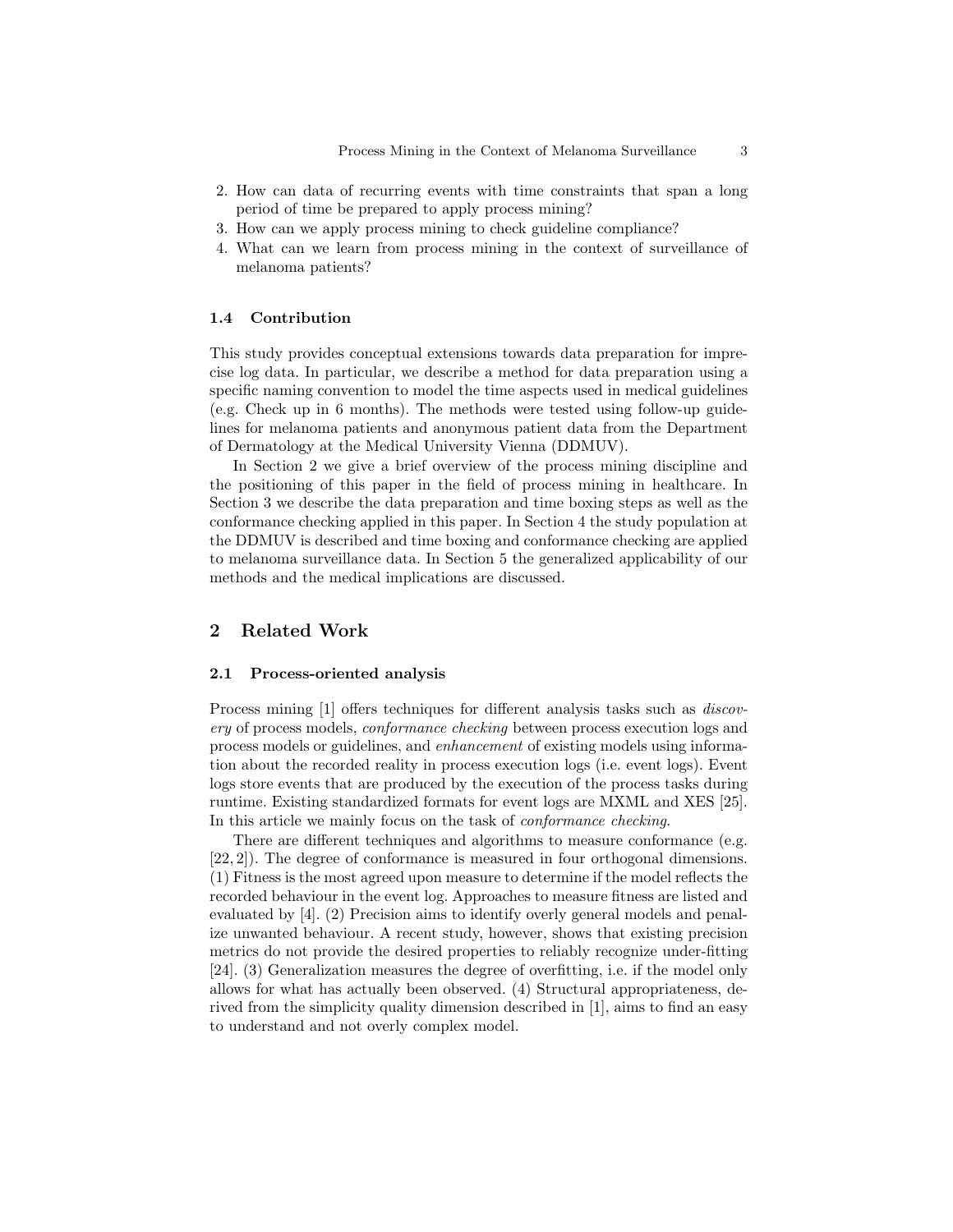#### 2.2 Positioning in the field

Rojas et al. provide a recent survey on existing literature and case studies on process mining in healthcare, collecting 74 publications in this area [20]. Following their terminology, our paper analyzes organizational processes based on data from a clinical support system for oncology in Austria. It poses a specific question (i.e. guideline compliance) and utilizes the conformance perspective. This paper presents a semi-automated implementation strategy, providing a novel data preparation approach facilitating the use of the tool ProM. The analysis follows the basic approach, using the ProM plugin Multi-perspective Process Explorer (MPE) [14].

## 3 Methods

The process of surveillance of melanoma patients starts with the detection and the excision of the primary tumor (i.e. the baseline visit). Melanoma patients are staged according to the American Joint Committee on Cancer (AJCC) staging system (i.e. stage I to IV). After excision of the primary tumor patients start a 10 year surveillance period. Depending on AJCC staging, follow-up visits have different surveillance intervals and include different types of examinations (i.e. clinical examination, analyzing tumor markers, lymph node sonography, computed tomography of the abdomen, PET-CT etc.). In AJCC stage I for example the interval of the follow-up visits is 6 months in the first 5 years and one year between the 5th and the 10th year. In the other AJCC stages intervals of 3 months in the first five years and 6 month between the 5th and the 10th year are scheduled. The higher the AJCC stage the more often examinations are performed as part of a follow-up program. During surveillance, the AJCC stages are re-evaluated and patients can be assigned a higher AJCC stage and start the corresponding follow-up surveillance from the beginning. In this paper we refer to this upgrading as stage change. Since the observation period of this study only covers 7 years (January 2010 to June 2017) patients are still compliant to the guideline if they have not missed the next-to-last or last follow-up visit before the end of the study (i.e. June 2017). Patients are considered lost to follow-up when the surveillance is terminated prematurely at the DDMUV (e.g. patient changed clinic). The events occurring during melanoma surveillance are depicted in Figure 1.

We took the clinical data needed to perform the process mining from a local melanoma registry stored in the Research and Analysis (RDA) Platform of the Medical University of Vienna [5]. Additional information about the transfer of patients between different clinics within the hospital, laboratory results as well as treatment information is obtained from the local Hospital Information System (HIS). Since the melanoma registry is maintained manually the information from the HIS is used to detect additional follow-up visits re-using information from routine care. The event logs used in this study are created using the JAVA programming language, a JDBC driver to access the data in the Oracle Database and the OpenXES library to create event logs in the MXML format.

<sup>4</sup> C. Rinner et al.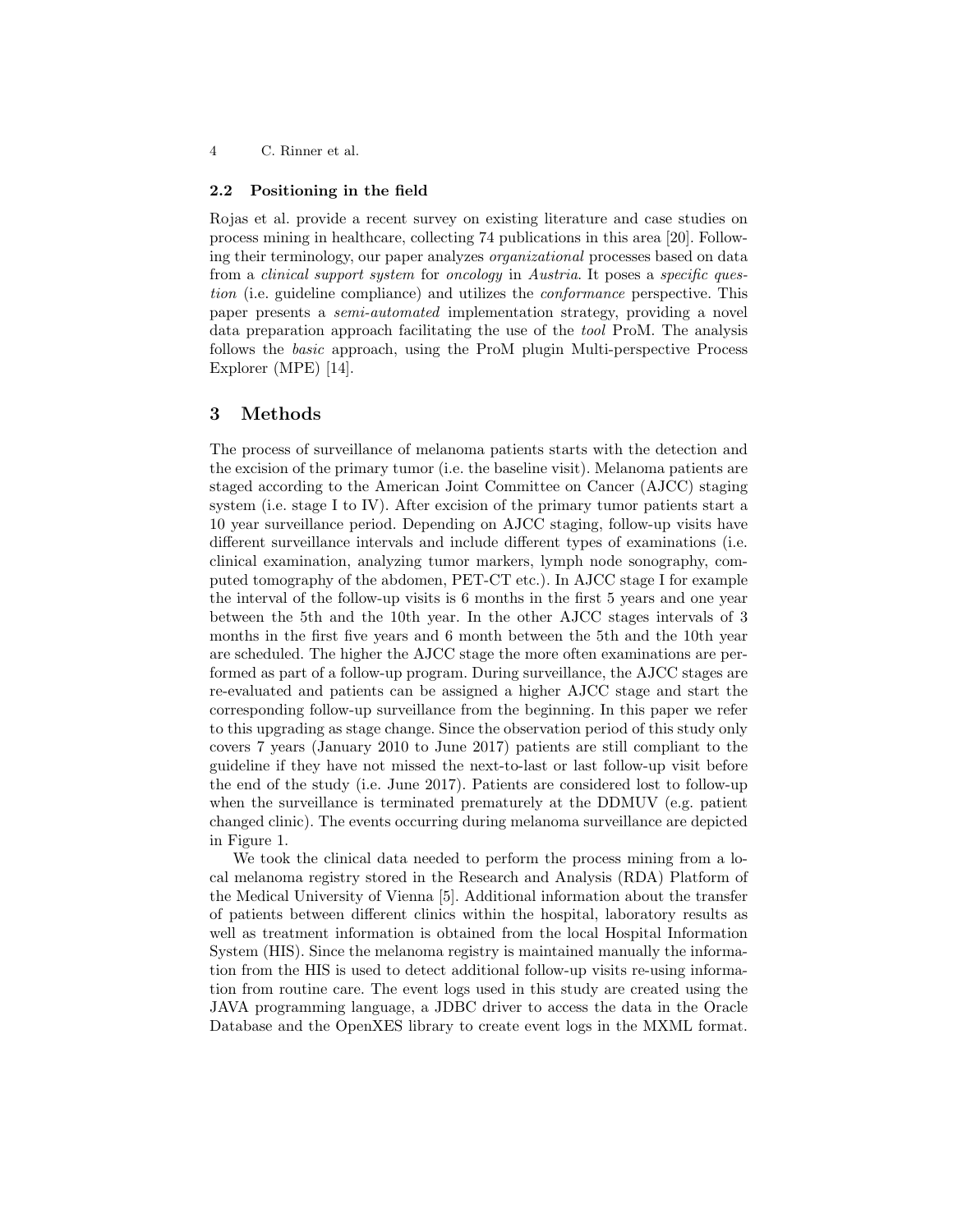

Fig. 1. A BPMN representation of the process of melanoma surveillance. The start event of the surveillance is the excision of the melanoma followed by the AJCC stage classification and the follow-up visits. Depending on the AJCC stage the number of follow-up visits can vary and the AJCC stage can be re-assessed after each follow-up visit. A patient can be lost to follow-up or complete the surveillance successfully.

Conformance checking was performed in the ProM framework. The study was approved by the ethics committee of the Medical University of Vienna (EK Nr.: 1297/2014).

#### 3.1 Data preparation and time boxing

According to the guideline, depending on the AJCC stage of the patient, the follow-up treatment takes place at certain time intervals (i.e. every three, six or twelve months) in a repeated fashion for ten years. The existing process execution logs record the same event for each occurrence (e.g. follow-up visit for each followup visit), so the process mining algorithms are not able to distinguish between these events depending on the fixed time period specified in the guideline (e.g. second follow-up visit after one year).

Using the simplified process model depicted in Figure 1, it is not possible to distinguish the different follow-up visits automatically and as a consequence conformance to the guideline cannot be checked using current process mining algorithms. To overcome this problem we propose a naming convention based on time boxing for recurring events commonly described in medical guidelines. During the time boxing, each activity (e.g. each follow-up visit) is allocated (i.e. aligned) to a predefined fixed time period it matches in, called a time box. Each time box corresponds to an event in the medical guideline and the events in each time box are named according to the name of the time box (e.g.  $I.F_01_11_2$ ) corresponds to an AJCC stage I follow-up visit in the first quarter of the first year). In Figure 2 the process model with applied time boxing corresponding to the melanoma surveillance guideline used at the DDMUV is shown.

The event log follows the same naming convention as the process model. To generate the event log, all follow-up visits are assigned to the corresponding (i.e. temporally closest) time boxes. All follow-up visits in one time box are merged and represented as one. In order to analyze over-compliance, multiple events could be assigned to the same time box (without merging) and the resulting self-loops considered during the analysis.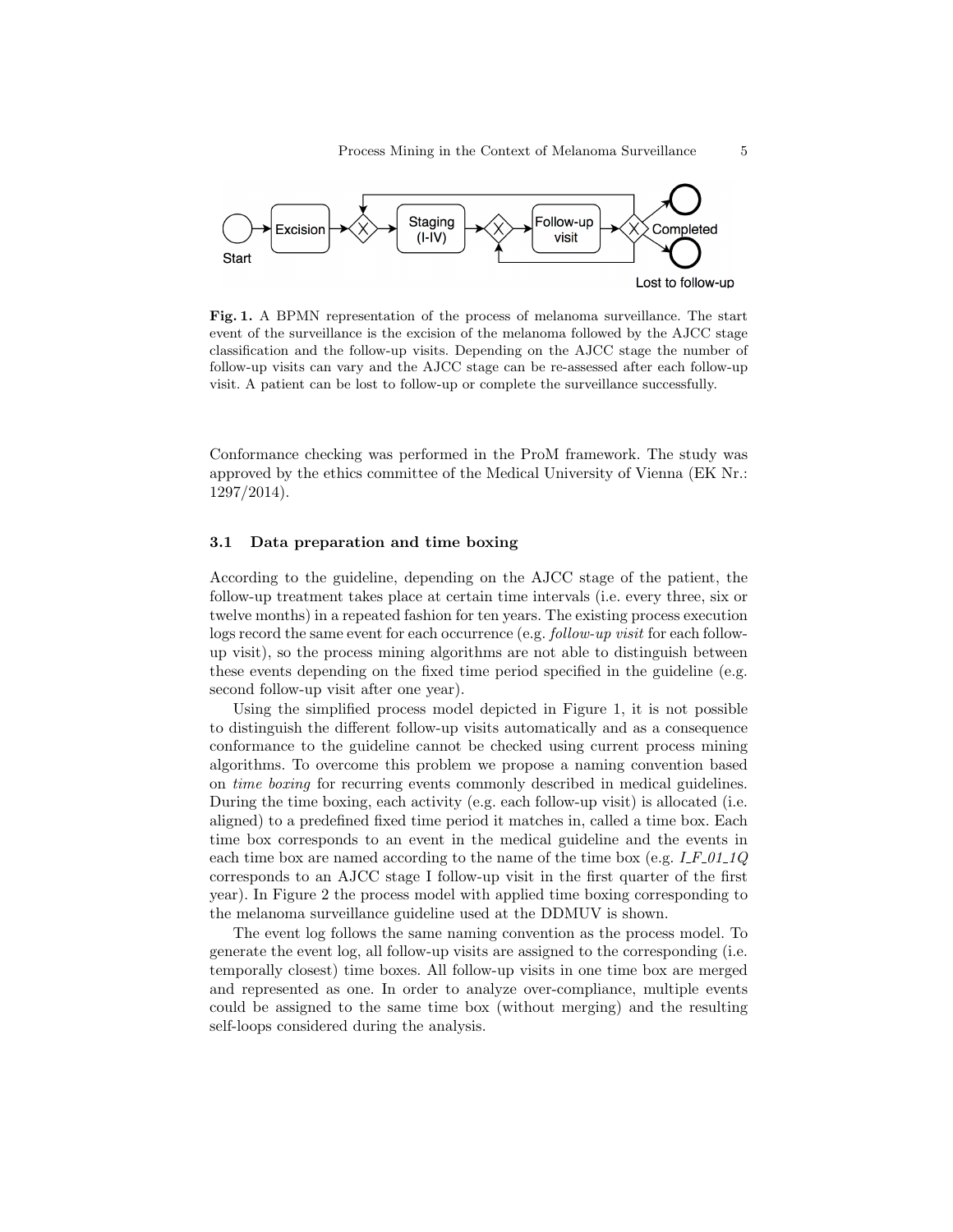

Fig. 2. A simplified petri net model with applied time boxing corresponding to the guideline used at the DDMUV. For each AJCC stage (i.e. I, II, III and IV) the followup visits after three, six or twelve month (i.e. 2Q is 2nd quarter, 3Q is 3rd quarter 4Q is 4th quarter) for ten years are shown. After each follow-up visit a patient can proceed to any later follow-up visit, have a state change, be lost to follow-up (LTFU) or complete the surveillance (i.e. IN FUP meaning still in follow-up).

#### 3.2 Conformance checking with ProM

The conformance checking was done using the process mining framework ProM in version 6.6 and the respective plug-in Multi-perspective Process Explorer (MPE) [14]. It allows for fitness and precision calculation and provides different views on the data, including (1) a model view, depicting the base model petri net, (2) a trace view, making it possible to investigate individual traces and (3) a chart view, showing the distribution of attribute values in the log for certain parts of the model.

The MPE is an advanced tool that integrates state of the art algorithms described in [15], that are also able to integrate different perspectives i.e. data, resource and time. The configuration for penalties on log and event moves was adapted to the specific use case. A valid configuration for the alignment parameters (penalties for moves on the log/model) had to be identified. Due to the pre-processing there are no wrong events (events present in the log but not in the model) save for the LTFU (i.e. Lost to follow-up) event, so the alignment algorithm must always identify the missing events (events in the model that are missing in the log). The parameters are described in the results section.

# 4 Results

The DDMUV is a tertiary referral centre that offers a long-term surveillance program for melanoma patients based on the European guideline on melanoma treatment [9]. An example for the follow-up sub process in the European guideline on melanoma treatment modelled in the Business Process Modeling and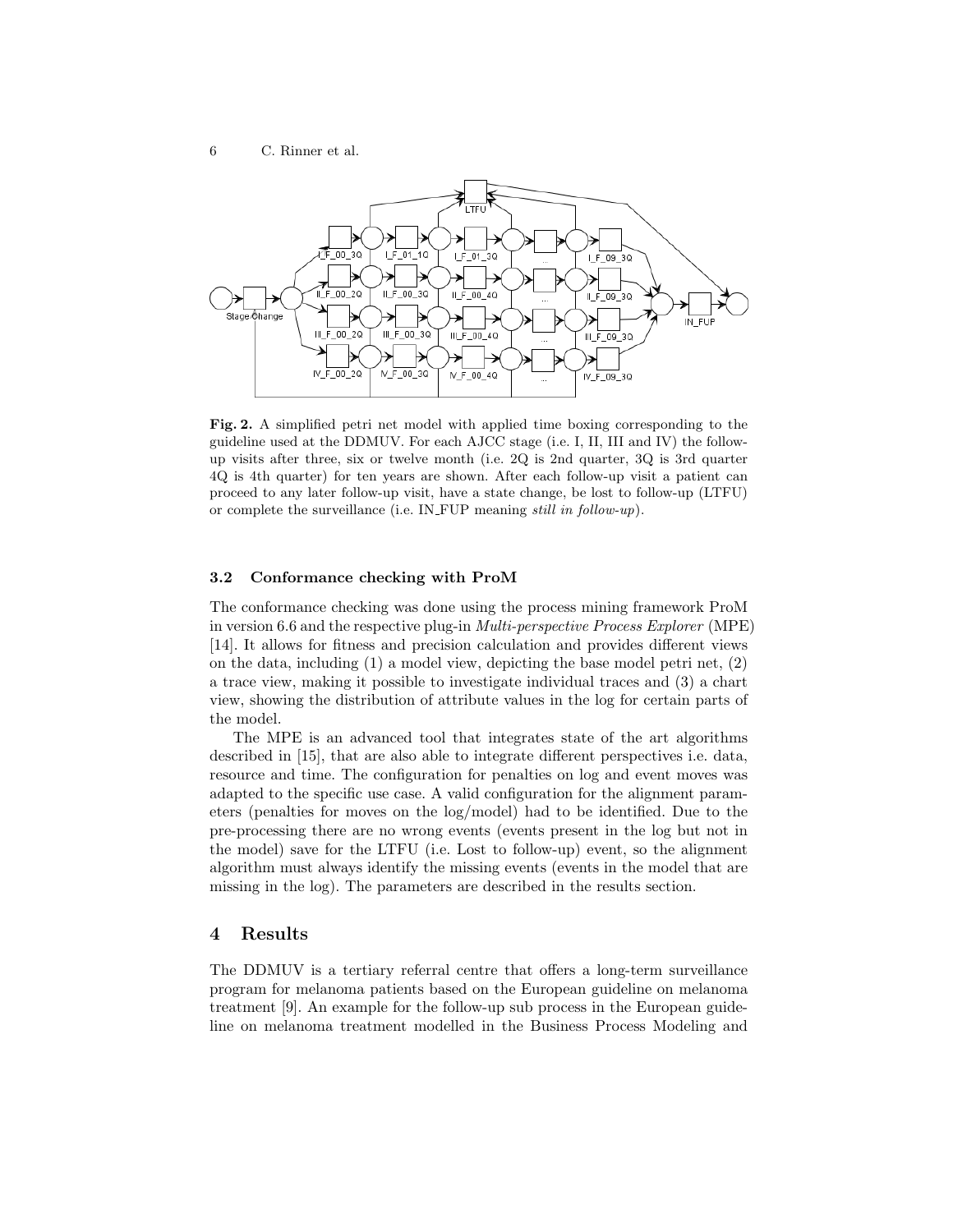Notation (BPMN) can be found in [3]. The melanoma registry at the DDMUV contains data of baseline and follow-up visits of melanoma patients. Excisions are documented way back to the early 1990s, a continuous documentation of the follow-up visits started 2010. In 2017, the melanoma registry covered about 2,200 patients. In this study we included all 1023 patients (43% females, mean age  $59 \pm 17.5$  years) with baseline visit (i.e. excisions) after January 2010 and at least one follow-up visit. Besides the demographic data, different characteristics of the identified melanoma are documented. For the baseline visit this includes among others, (1) melanoma subtype (superficial spreading melanoma, nodular melanoma, lentigo maligna melanoma, acral lentiginous melanoma and others), (2) anatomic site (i.e. abdomen, hand, foot, head etc.), (3) depth of invasion, (4) date of surgery for the primary tumor and (5) staging information. More than one primary tumor can be documented. Only melanoma staging is used for conformance checking. We extracted five different event logs from our real world data, one including all patients (i.e. I-IV), and four for each AJCC stage separately (i.e. I, II, III, IV) based on the highest AJCC stage of the patient. If a patient initially started with AJCC stage I and then moved to AJCC stage II the patient is represented in the AJCC II log file. Table 1 lists the number of patients in each log.

Table 1. Number of patients in log files split by maximal AJCC stage and separated by LTFU (lost to follow-up) and IN FUP (in follow-up). The distribution of the outcome indicators LTFU and IN FUP show significant differences between the AJCC stages.

|       |               | $I-IV$            |         |         |             | ΙV  |
|-------|---------------|-------------------|---------|---------|-------------|-----|
|       | <b>LTFU</b>   | 286               | 146     | 95      | 20          | 25  |
|       | Female IN_FUP | 153               | 45      | 50      | 17          | 41  |
|       | Total         | 439               | 191     | 145     | 37          | 66  |
| Male  | <b>LTFU</b>   | 379               | 167     | 124     | 42          | 46  |
|       | IN FUP        | 205               | 43      | 70      | 33          | 59  |
|       | Total         | 584               |         | 210 194 | 75          | 105 |
| Total | LTFU          | 665               | 313 219 |         | 62          | 71  |
|       | <b>IN_FUP</b> | 358               | 88      | 120     | 50          | 100 |
|       | Total         | $\overline{1}023$ | 401     |         | 339 112 171 |     |

The number of patients per AJCC stage decreases with higher AJCC stage, which corresponds to the fact that most melanomas in Austria are diagnosed in early stages [10]. Most patients (n=401) were in AJCC stage I. This group also had the highest number of patients lost to follow-up (n=313, 78%). The ratio of patients IN FUP (i.e. in follow-up) was the highest in AJCC stage IV with  $58\%$  (n=100). There is no difference between proportion of individuals lost to follow-up (LTFU) between men and women. Men were generally older than women and there was no significant difference between the LTFU and IN FUP in respect to the age. Patients in lower AJCC stages were generally younger (I: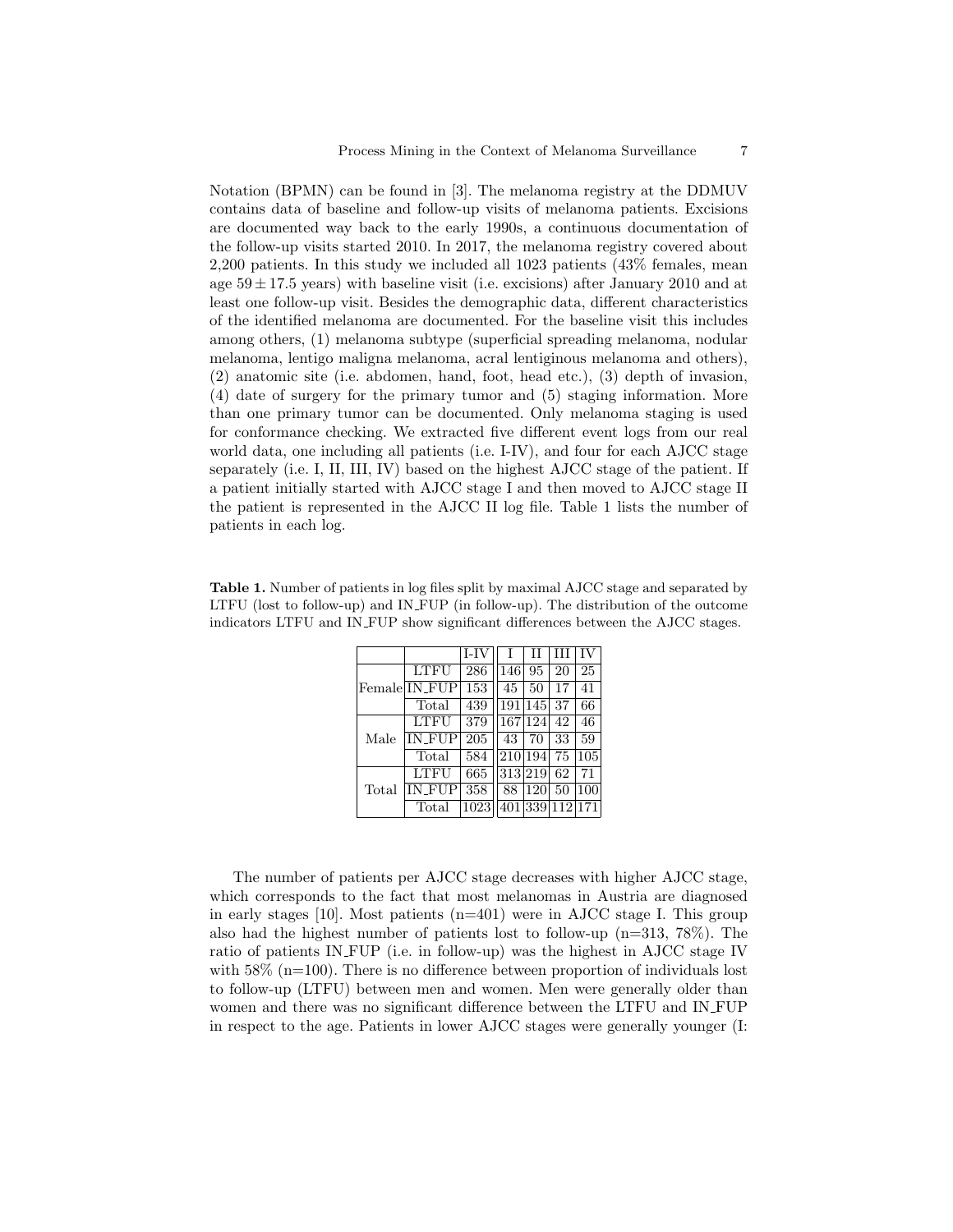mean age  $57 \pm 17$  years; II: mean age  $59 \pm 18$  years; III: mean age  $60 \pm 18$  years; IV: mean age  $63 \pm 16$  years)

#### 4.1 Conformance checking of melanoma surveillance

To check the conformance of our guideline models in regard to the recorded event logs, we replayed the logs on the models using the MPE. For the alignment, the default costs of the MPE for missing events in the log (value: 2) and missing activities in the model (value: 3) leads to undesired behaviour. The alignment algorithm identifies follow-up visits after a long period of time as wrong events. When the penalty for a sequence of missing events exceeds the penalty for a wrong event, the alignment algorithm will declare the current event wrong. In order to ensure a correct alignment, the maximum number of skipped follow-up visits in all traces was identified and the penalties adopted respectively. Since the maximum number of consecutive skipped events for one trace is 19 in our data, we chose a penalty of 1 for missing events and 20 for wrong events. For the LTFU event we reduce the wrong event penalty to 0, thus only penalizing the missing IN FUP event at the end and not overvalue the outcome indicator for the fitness calculation. The results in the form of fitness and precision indicators can be seen in Table 2.

|           | AJCC No of     | Avg. fitness $%$                         | Avg. precision $%$                                |  |  |
|-----------|----------------|------------------------------------------|---------------------------------------------------|--|--|
|           | stage patients | $(min - max)$                            | $(\text{\#observed}/\text{ #possible behaviour})$ |  |  |
|           | 401            | $ 98,6\% (91\% - 100\%) $                | 75.1\%                                            |  |  |
| H         | 339            | $ 98,0\%$ $(82\% - 100\%) $              | 71.4%                                             |  |  |
| Ш         | 112            | $ 98,2\%$ (85\% - 100\%)                 | 65,0%                                             |  |  |
| <b>IV</b> | 171            | $\left  98,7\% \ (88\% - 100\%) \right $ | 63.1\%                                            |  |  |
| I-IV      | 1.023          | $ 98,4\% (53\% - 100\%) $                | 87,0%                                             |  |  |

Table 2. Using the MPE, for each stage log and the combined log (I-IV) the average fitness and precision were calculated in regard to the respective guideline models.

Our measurements show that the guideline models have an overall comparable and good fitness value, i.e. the model generally explains the behaviour seen in the log. This originates from three facts. (1) The renaming and clustering of activities was done based on the terminology that was also used for the guideline model. (2) The time boxing method presented in 3.1 leads to an ordered sequence of events, where loops and duplicates cannot occur. (3) The only wrong events (i.e. events present only in the log, not in the model) are the LTFU events.

The precision of the model for stage I is 75.1% and declines to 63.1% for stage IV. The ratio between observed and possible behaviour indicates underfitting for low values. The explanation for the generally lower precision values is that the guideline models include the whole time period of ten years of follow-up visits, while the event logs only cover a maximum of seven and a half years. Thus, modelled events like LF\_08\_1Q (i.e. stage I, eighth year, first quarter) will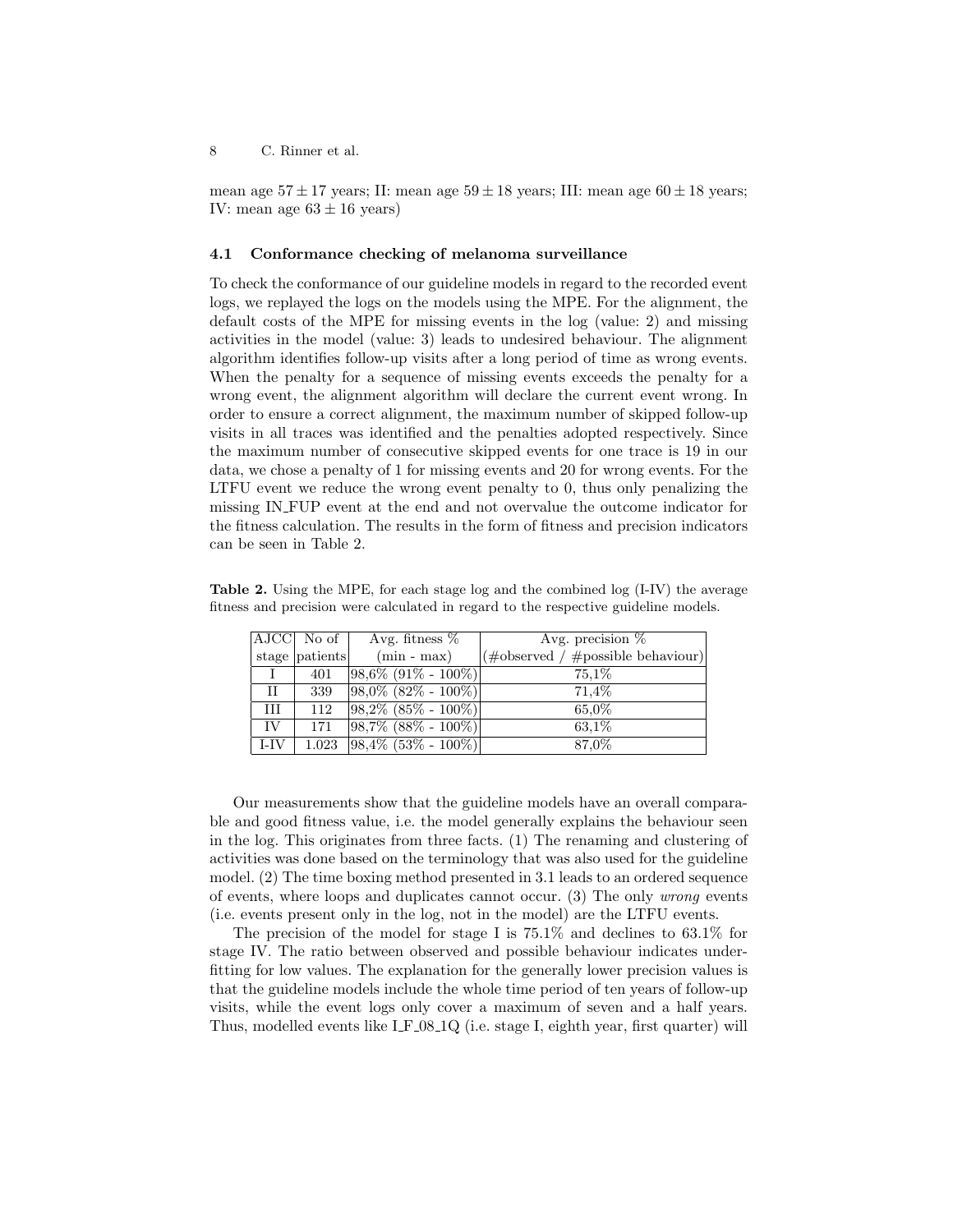never be reached during replay, leading to a lower precision. The explanation for the declining values of precision is that the guideline models for higher stages allow for all the lower stages' events too, since a patient can start in stage I and be re-evaluated to stages II, III or IV during his follow-up visits. The amount of possible behaviour is thus higher while the number of actual patients in the stages is similar (II) or significantly lower (III and IV) than in stage I.

Figure 3 shows the most frequent trace recorded in the complete log. 148 of the 1023 patients follow this trace where they (1) start with the excision (Start), (2) are staged in AJCC I (StageChange), (3) go to their first follow-up  $(IF_00_3Q)$  and  $(4)$  are afterwards lost to follow-up (wrong event LTFU). The following missing event (IN FUP) is in the guideline model but was not present for those traces in the log. Finally, the End event concludes the trace.





Fig. 3. The most frequent trace in the complete log (I-IV) visualized via the MPEs trace view. (fitness 98.8%)

Figure 4 shows a patient that started in stage I and was re-evaluated to stage II and later to stages III and IV. All in all just 1 follow-up visit during stage II was missed and the fitness is very high. The trace spans over the whole observation period, with the start in 2010 and the last follow-up in late 2015. Thus, the patient was identified as in follow-up (IN FUP).



Fig. 4. A trace comprising all four stages and only one missing follow-up visit. (99.8%)

In Figure 5 the patient classified in stage II skipped multiple follow-up visits and left the monitoring entirely after four years. The low fitness value correlates with the low guideline compliance.



Fig. 5. A trace with multiple skipped events and thus relatively low fitness. (89.6%)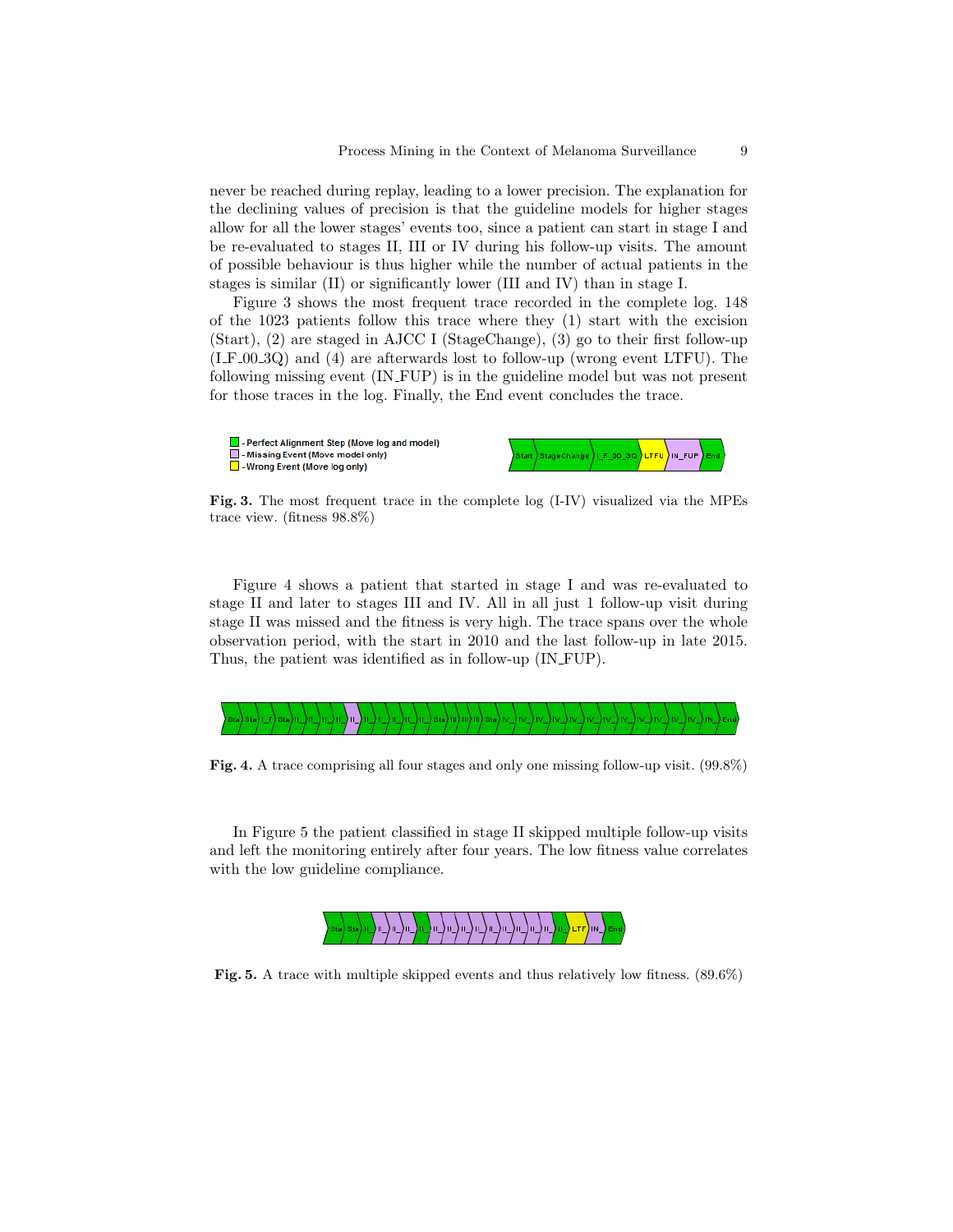# 5 Discussion and lessons learnt

## 5.1 Reuse of clinical data for process mining

We reused existing patient data available from a local EHR system in the context of melanoma surveillance. In combination with the local melanoma registry additional follow-up visits and laboratory data to the event log were identified. Creating the log file using a procedural programming approach allowed us to add pre-processing steps. For example we tagged patients that successfully terminate the process (i.e. still in the surveillance program (IN FUP)) during the creation of the log file based on the time they did not show up before the end (i.e. time boxes missed). Beside the melanoma registry, more than 70 other registries are documented in the RDA platform. In a current master thesis a mapping of the melanoma registry data from the RDA data model [19] to the i2b2 star schema [17] and the OMOP common data model [18] is performed. By adapting our approach to these two widely used data models a greater variety of data could be made available to process mining and conformance checking in particular.

#### 5.2 Guideline compliance checking

In our approach we pushed the time dimension into the process structure to be able to use the conformance checking capabilities of ProM on imperative models. However, there are two viable alternative approaches: (1) Using a data-aware alignment algorithm would allow to keep the time dimension hidden in the data, thus naming the follow-up visits just follow-up, avoiding the initially confusing time boxing notation (e.g.  $I.F_00.3Q$ ). However, we decided to use our naming approach to make all (missing) steps easily visible in the model. (2) The current version of the ProM framework also includes a declarative mining module that derives sets of constraints in form of a declarative model from log files and offers also conformance checking [13, 21]. This needs further investigation, especially in the preparation of a correct declarative constraint set based on the guideline as well as an adapted real log to be replayed.

#### 5.3 Medical implications

In [12] the prognosis among patients with thin melanomas depending on the surveillance compliance was analyzed. Patients were considered to be compliant with the follow-up regimen if they had at least one annual follow-up examination and non-compliant if they had follow-up intervals of more than one year. They showed that compliant patients before the onset of recurrence had a significantly better prognosis than non-compliant patients.

When using our calculated fitness instead of the fixed time-intervals to evaluate the survival, the same effect can be observed in our data as seen in Figure 6. We sampled all 246 patients that stayed in follow-up for more than two years based on their fitness value into three equal-sized groups and used the Kaplan-Meier estimator for survival analysis. The survival probability of patients with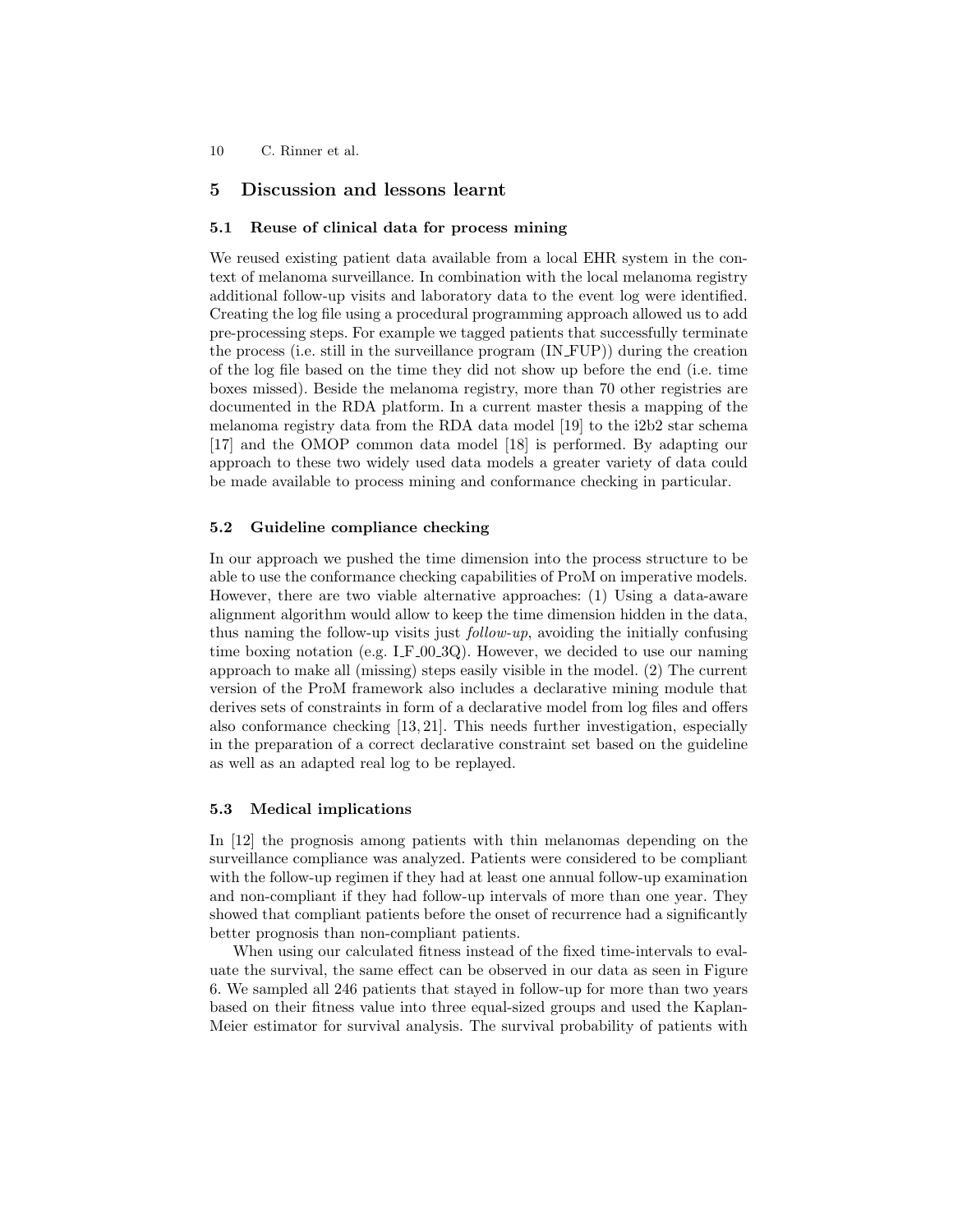a high guideline compliance after five years is about 5% higher compared to the least compliant group. However, adding the patients that stayed for less than 2 years to the estimator, looking at all 358 patients in follow-up, showed a reversed effect. The main reason was that higher fitness is easier to achieve with a shorter stay and many with a short stay died early, e.g. after being staged in IV and the first follow-up visit.



Fig. 6. Survival analysis for all 246 patients that stayed in follow-up for more than two years, sampled into three equal-sized groups depending on their fitness.

The compliance calculated and formalized using the fitness using MPE is very promising. Yet it has to be further analyzed under which circumstances it correlates to the outcome of the patients. Further we plan to analyze how the compliance affects the tumor progression of the patients, i.e. if patients with a higher compliance are less likely to progress to a higher AJCC stage.

# References

- 1. van der Aalst, W. M.: Process Mining: discovery, conformance and enhancement of business processes. Springer Science & Business Media (2011)
- 2. Adriansyah, A., van Dongen, B. F., van der Aalst, W. M.: Towards robust conformance checking. In: International Conference on Business Process Management, pp. 122–133. Springer, Berlin, Heidelberg (2010)
- 3. Binder, M. et al.: On analyzing process compliance in skin cancer treatment: an experience report from the evidence-based medical compliance cluster (EBMC 2). In: International Conference on Advanced Information Systems Engineering, pp. 398–413. Springer, Berlin, Heidelberg (2012)
- 4. De Weerdt, J., De Backer, M., Vanthienen, J., Baesens, B.: A critical evaluation study of model-log metrics in process discovery. In: International Conference on Business Process Management, pp. 158–169. Springer, Berlin, Heidelberg (2011)
- 5. Dorda, W. et al.: ArchiMed: A Medical Information and Retrieval System. Methods Inf Med 38(1), 16–24 (1999)